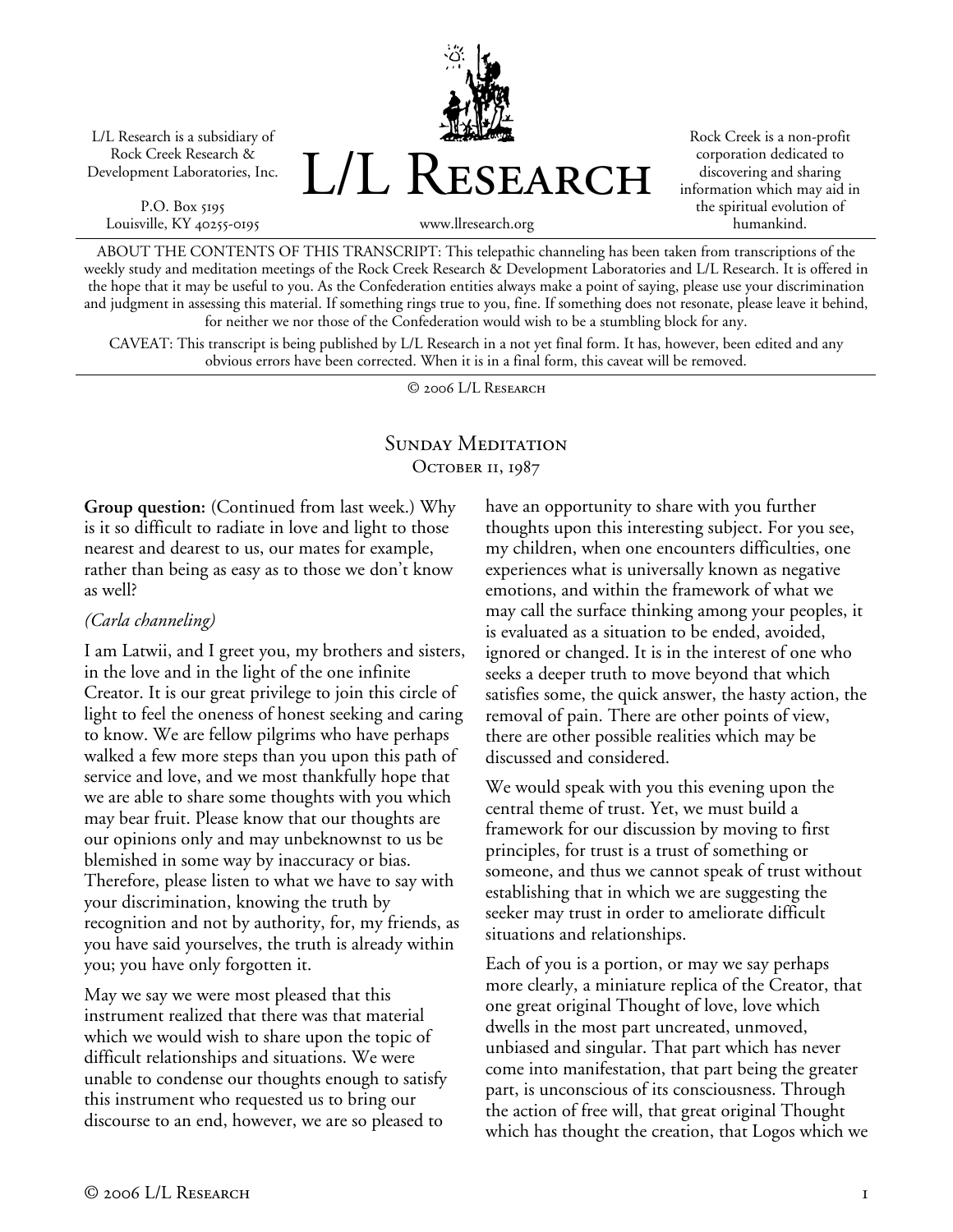often call love, is at the very core of each of you in an undistorted and true verity. Surrounding this core in energetic vibratory patterns are the biases which you as an entity have accumulated through experience and evaluation of that experience.

As you have been through many, many lifetimes, you have also evaluated many, many experiences. And each lifetime of experience gives you its harvest of biases. These biases or distortions of the great original Thought often seem unlovely, for many there are who have the biases of prejudice, meanness of thought, selfishness, anger and all those ways of being and doing which seem not at all to reflect the Creator that is love.

The creation has in the infinity of time a beginning and an end, just as each of you as a creature has a beginning and an end. The creatural dies; the Creator is eternal. Thus, the scale of bias and learning and seeking moves on not only from lifetime to lifetime, or from beginning to end of creation, but you who have been in one creation shall be the seeds of those who learn in the next. Thus, all activity within the creation upon whatever scale of activity is part of an infinite process wherein love's great desire to learn of the self is more and more satisfied. For that which is eternal within you records everything which you have learned.

The goal of one who incarnates into third density, designed before your incarnation, is to attempt to sow experience and evaluate the experiences of the lifetime that your self, your beingness, your consciousness becomes more and more as you would have your gift to the Creator to be. For ultimately, at the end of an intentionally lived life, is the giving of the life as a gift to that Creator whence you sprung and whither you are bound once again to lose yourself.

Very well, then, the way in which one sees life is allimportant to the interpretation one makes of it, and that is where trust becomes most, most helpful. The truth which we ask you to trust, if indeed your heart vibrates in tune with this thought, is the truth that as eternal beings we have one purpose more primary than any other, for before circumstance came to be, our consciousness came to be. And that which is most important, therefore, is an investigation into the nature of our consciousness, the nature of that force which created us and the nature of our relationship with that force or principle of creation.

Therefore, we do not speak of trusting entities, yourself or others, of institutions, be they ever so grand, or the opinions of any, including us, be they ever so eloquent. If your heart and mind resound with an echo of recognition when we say that your Creator is love, then you shall see why we ask that the key word of trust offers much to one whose illusory or Earth life is being experienced as tragic, sorrowful, difficult or upsetting. Equally, we would say that of all who are successful in some way, for you see, the experiences of an incarnation are ever up and down, ever positive and negative. The clue is given in the lack of consistency of either state of mind within what is called the human condition. When one is content, one does not agonize over one's proper point of view, one's appropriate relation towards the Creator. It is the sorrows, the difficulties, the upsets, the tragedies which bring mind and heart to a state of attention, to a state of questioning, and we hope that this is persistent and determined, for there is a good outcome, that is to say, a satisfying and positive outcome to such a search.

The obvious and only reaction to love is love. When we speak of the love of the infinite Creator, we speak of the love that has created stars and all else, seen and unseen, within an infinite universe. We do not speak of personal love, for we find that among your peoples it is necessary to make this distinction. Neither do we speak of completely impersonal love. We are speaking of a love that is beyond any definition of love which words may offer. We ourselves know not how to convey what we have experienced. Words are paltry and often little more than useless. What we can say is that as we have studied more, we have found more and more evidence that those words which we share with you have some validity and usefulness to the seeker.

Now, if your consciousness partakes of love and your Creator is love itself, but love which reaches down to you in a personal manner, in an immediate manner, in a present tense manner, you may perhaps see that a relationship with this love shall be intimate and trusting. Portions of the Creator's love have expressed themselves to you before your incarnation as what you may call your higher self, your guardian angel, your teachers. We care not what the words be; we care that you know that you and these helping entities gazed at the harvest of your biases and your distortions, noted where there were lessons still to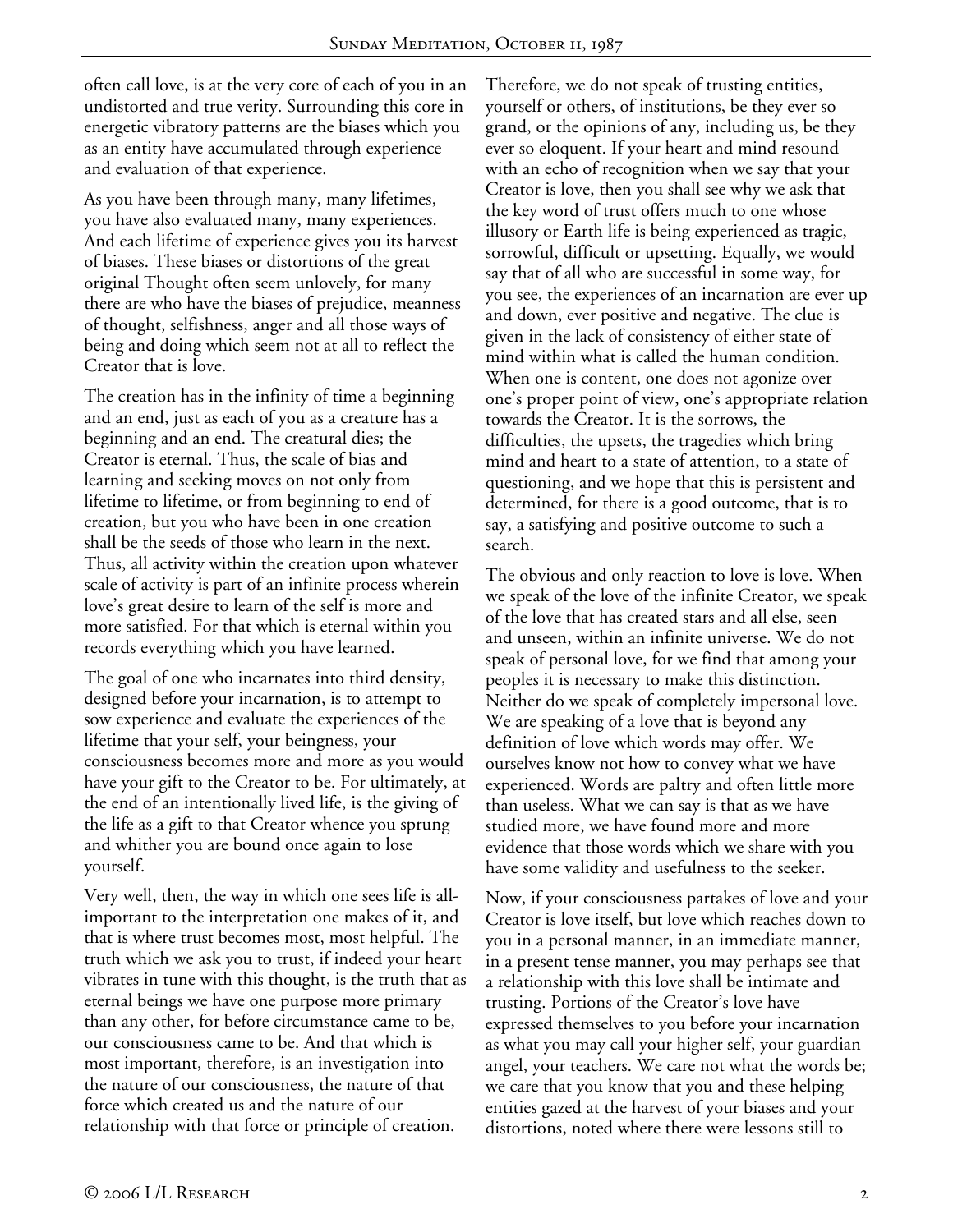work on, lessons of love which you wished to learn, for this is the density of learning how to love and how to express love.

What you are experiencing now is the outworking of this plan. You have complete free will within this plan, although you were given nothing which you could not, with prayerful help, may we say, experience successfully. Yet still each entity has the complete right and privilege of altering whatever circumstance seems beyond bearing. This does not faze the higher self. It simply means that the same lesson which has been aborted shall be experienced again and another chance shall be had by the soul within you to reap the benefits of the harsh illusion which you experience at this time.

For nothing of what you see is what can by any means be called an accurate picture. You know, for instance, that you do not see light in its fullness, but only a small spectra within the great larger spectrum of light values and light vibrations. You know that you cannot hear, sense by touch, smell. Each of these senses is inadequate to convey to the self the completeness of the experience offered within your illusion.

Add to this the fact that it *is* an illusion, designed so that each experience would have impact far greater than it would have were you not within an illusion, and you have a challenging situation. It was intended to be a challenging situation. Each of you chose, with good spirits and much hope, to enter this land of forgetting that you call Earth, enter the strong illusory vibrations which yield to you the limitations of what you see and sense, give to you your seeming separateness from each other and from the truth. The basic goal within any illusion is to penetrate the illusion.

Which brings us back to the seeking soul, that Creator which is the original Thought of love and the relationship of that seeking soul with the infinite love of the one Creator. That relationship, my friends, is trust. Trust is not only for the good times. Trust is not only when the parking place opens up next to the store. Trust is an emotion which can be evoked only by implanting above the illusion of distance and difficulty another picture of what you are seeing, based upon your understanding of the Creator.

You see yourself as creator, attempting to learn how to be a creator; you see others equally befuddled,

equally holy, and you come into various relationships with them and experience various situations. This is what is occurring—the Creator experiencing the Creator, whether the times are good or difficult. And the trust is that you shall not be given more than you can handle, that there is a plan and that all is indeed well.

This is, my friends, central. All is well right now, because your deeper reality is that you are love, and that all about there is love, so distorted sometimes it is an incredible challenge to perceive. Yet this deeper reality is an experience which is more and more substantial as the seeker persists in the journey undertaken by one who knows the way is long, infinitely long, and often rocky and lonely, for each must find answers for the self, and this means that in the end the soul is alone with itself to choose its manner of being.

We speak to those who already believe that there is a plane of absolute values. We speak to those who tentatively accept that God, as you call the Creator, is love, and that each is a portion of that Creator, a holograph of that Creator, and that the basic thrust of the life experience is to live it more and more lovingly and be of more and more service to the Creator and to each other, that love may abound and that this illusion may be penetrated.

We realize that those who are in mated relationships have special problems. This is due to their expectations of each other. Had you no expectations of another entity, it would be very easy to be polite. However, among your peoples the mated relationship is one in which two become intimately involved enough that each attempts to learn to treat the other as Creator, to trust each other. Yet each is a very distorted version of love, a very confused rendition of creation; therefore, trust is hard to come by between people.

We do not ask you, therefore, to trust each other first, but rather to step back from the mate, from the difficulties which intimacy brings and choose instead to live within the least distorted creation which you are aware of, to refrain from forcing changes, right or wrong, shall we say, in a situation, until you have moved your consciousness to a higher and therefore more real and less distorted plane of consciousness.

That plane of consciousness is that which one uses to meet with the Creator within. We speak here of meditation. What each of you truly is is an eternal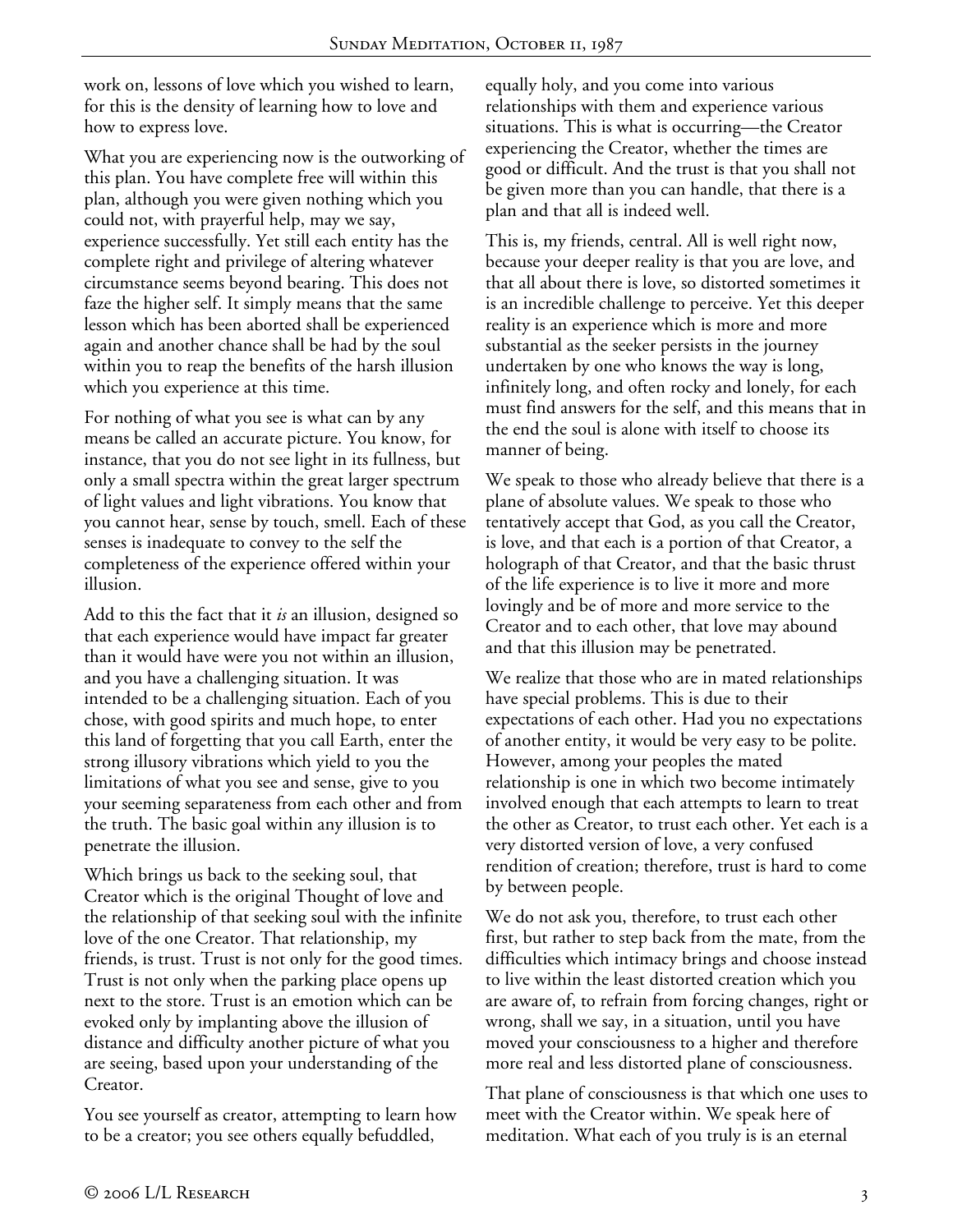spirit. Your natural state is so joyful that we can best compare it to your physical sensation of orgasm, held in a steady state. This is the consciousness of love which created all that there is, and in its distorted form as the sexual orgasm, created each; that is, not the spirit, but the physical shell or vehicle.

Let yourself be who you really are. Let yourself trust the Creator, yourself, the fact that you did plan on learning lessons and most of all the fact that you are never alone as you attempt to interpret and evaluate your experiences. Then you may with eyes of trust and an eye to seeing love look again at the difficulty. If it still makes no sense, it is well to return to the independent idea of the self in loving relationship with the Father and allow your deeper mind or intuition in cooperation with inner silence to open to you those realizations which will aid in seeing the lesson to be learned.

Often the lesson is one which you do not wish to learn consciously. Patience, restraint, caution, all these qualities have seemingly little to do with love and compassion, but many, many of the lessons of love concern the meticulous disciplining of the consciousness, so that no matter what the outer circumstances, the truer, higher self is expressed, that self which is love and which expresses in a loving manner those good works which you and the Creator have planned together for this day, this hour, this moment.

Once you trust in the process and trust in your ability to sustain the loving attempt to learn love, that which happens before the eyes may distress and scatter one to the winds, but not for long, for you always come to that place within yourself once again and close the door behind you and tabernacle once more with the Creator. We are with you, and we have ultimate, infinite trust that each of you is full of love and beautiful.

Our illusion is much less difficult to penetrate, our work is far more subtle, and we gaze with a mixture of fascination and remembered fearful distress [at] the violent emotions and reactions which are brought forth from one experiencing within your density. You chose, each of you, to work very hard in this lifetime, to learn much, to serve and manifest to others the love and the light of the one infinite Creator …

*(Side one of tape ends.)* 

We are with the instrument. We are Latwii, and greet you once again in love and light. We continue.

Know that the difficulties that you have are perfectly designed to offer to you a gentle lesson, a way, another way, yet another way, of throwing up something which is semi-permeable; you can almost see through it but not quite with the physical eyes, and sometimes you cannot see through it at all. But if you gaze at it with your heart's eyes, trusting in the utter perfection of what is happening to you, and allowing nothing to sway that trust in the kindliness of the Father, you will see in the end the lesson to be learned. Perhaps nothing needs to change except the viewpoint, or perhaps once the lesson is learned, the situation may be left.

These decisions are up to you, indeed, all of your incarnation basically, in our opinion, has but one end: to allow you to make choices which will polarize you more and more towards being a manifestation of love to those about you, to yourself and to the one Creator. This is your reality, this is who you are, pieces, entireties, of the Creator, covered all up with illusion, seeking to find the Creator within. May you water your Creator-heart with silence, love and trust and allow no outer circumstance to sway you from love, trust and service. May you hold your head high and allow no one to demean you. May you be harmless, and above all, my brothers and sisters, may you love one another with an ever more compassionate love.

We have been told twice by this instrument that it is time for us to leave, and we, as always, are very sorry. It is such a joy to share thoughts with those who would seek them, and, indeed, as we desire to be of service greatly, you are our benefactors and we can but humbly thank you. We realize that there may be some questions, so before we conclude our discussion, we would transfer to the one known as Jim for that purpose. We would send greetings to the one known as S. Greetings and love, my sister. We are those of Latwii.

## *(Jim channeling)*

I am Latwii, and greet each again in love and light through this instrument. At this time it is our privilege to ask if we might be of any further [help] by attempting to respond to queries which may remain upon the minds. Again we remind each that we offer that which is our opinion. May we attempt a query at this time?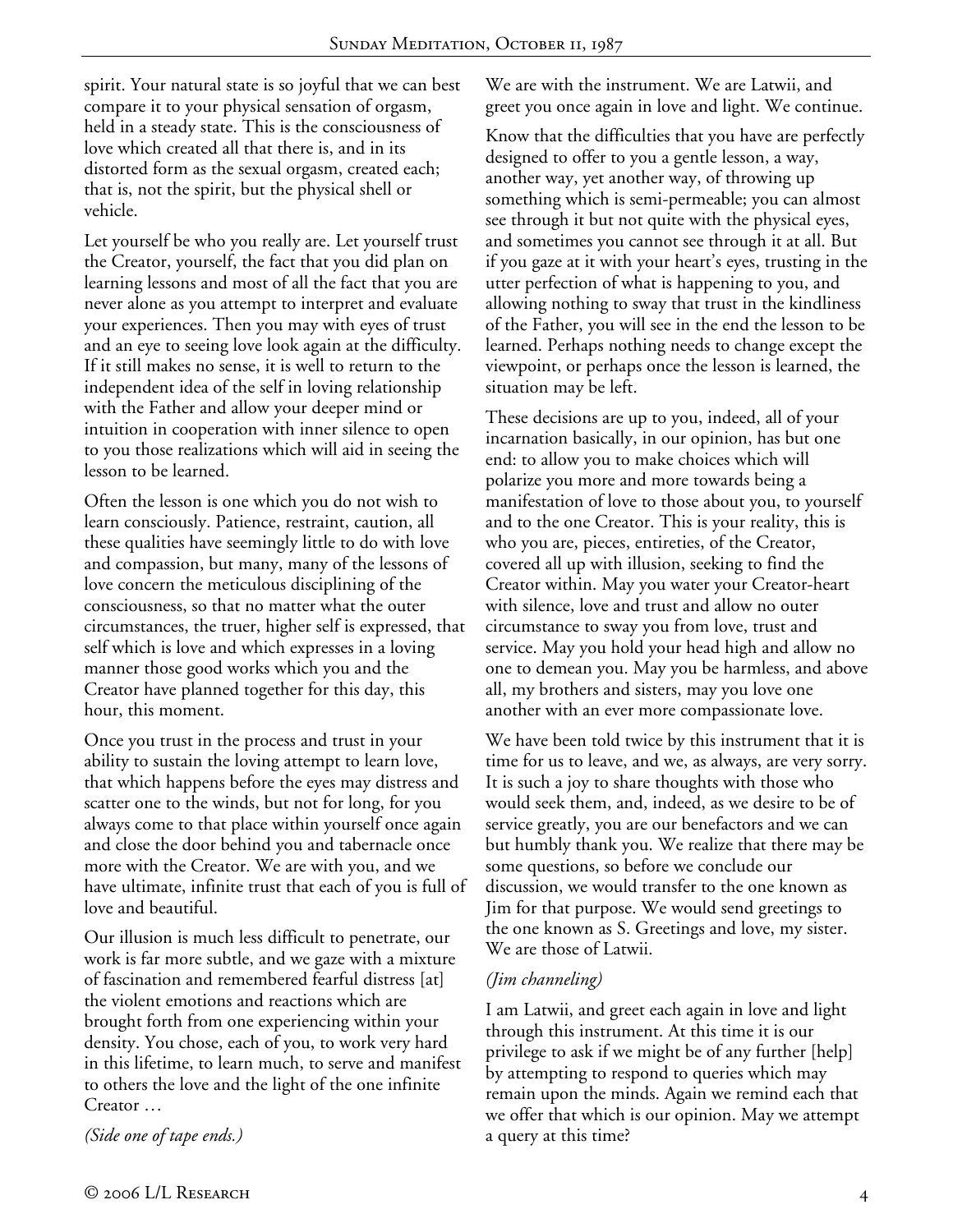**A:** I just want to extend love and thanks to you for caring for us and helping us.

I am Latwii, and we thank you, my sister. Is there a query at this time?

**Carla:** When you said we are not alone, did you have in mind invisible presences or did you have in mind friends, visible ones, other seekers?

I am Latwii. My sister, you are joined on your journey by those both seen and unseen, and even though there may be times on the journey that seem quite lonely, we assure you that many marching feet and loving hearts move with you.

May we speak further, my sister?

**Carla:** No, thank you.

I am Latwii, and we thank you, my sister. Is there another query?

**A:** Is there a way that we can get closer to our gods or our people that are in-between lives to help us?

I am Latwii, and each time that you move into the silence of your inner seeking, be it in meditation, contemplation, prayer or even that which you call the daydreaming, you move closer to those sources of inspiration, guidance and assistance that constantly surround you. It is the placement of the focus of the inner attention that allows you to touch more closely and clearly that reality which underlies all illusion.

May we speak further, my sister?

**A:** Yes.

I am Latwii, and we feel that we have failed in making our manner of speaking the clearest possible. We were asking if there might be a further portion of the query to which we could speak.

**A:** Not at this time.

I am Latwii. We thank you once again, my sister. Is there another query at this time?

**Carla:** So you're not saying if you have a difficulty then obviously the thing to do is stick with it; there are other ways of evaluating it. The reason I'm asking this—let me put it in a specific context so that you'll know what I'm saying. I have an acquaintance who is very rigid in her belief system, whom I wish to aid, and I have in the past found it completely impossible because we deal as Christians with each other and she wishes me to help her with a Christian pursuit. Unfortunately, she has discovered that I disagree with her on key points, like evangelism, which I don't believe in and she does. I am contemplating moving back into a relationship with her in order to serve not just her, but mostly the cause which she happens to have something to do with right now.

So you're not saying just because she's difficult I should go and get in relationship with her again, right? You're not saying that; you're saying to evaluate it and see the lesson and once you've seen the lesson, then you're more informed about what to do. Am I reading you right?

I am Latwii, and this is correct, my sister. When you have informed yourself to the greatest degree possible concerning the nature of the relationship and that which may be learned from it, then you may offer yourself as a more informed and aware entity that may contribute that which is yours to contribute in a clearer and more loving fashion because of that which you have found through your own seeking.

May we speak in any further fashion, my sister?

**Carla:** Merely a comment from me that it seems that though we're really destined to dance in the dark, because we can sort of come up with these feelings that we think we have, these realizations, but still there's no way to check them empirically. I guess you just have to go with the best that you know which is what we knew in the beginning.

I am Latwii, and, indeed, that dance which you do is one which is filled with mystery, for within your illusion the knowing is not possible. Only the seeking is that which is important. That which is sought with the loving heart, the strong faith, and the persevering will is that which reveals itself to you as the truth of your experience and the fabric of love which enfolds all experience.

May we speak in any further fashion, my sister?

**Carla:** Along another line. I got the same feeling tonight, believe it or not, that I got last week on the same question, that is that you had a whole lot more that you wanted to put through. Is this correct?

I am Latwii, and it is a correct perception upon your part that there is an unending amount of information available, for as the one serving as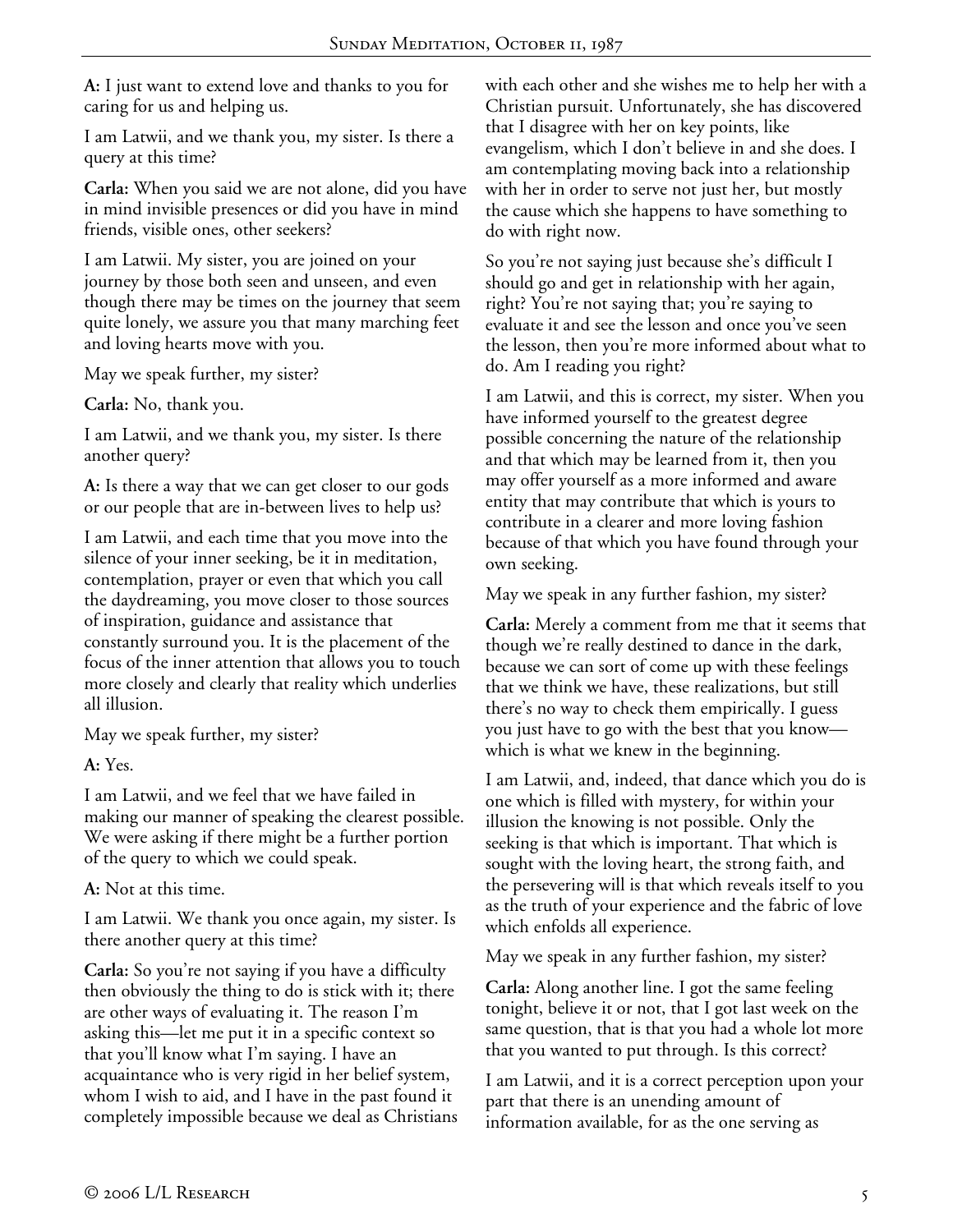instrument becomes more sensitive to the contact which it experiences, it begins to notice the avenues of connection between what may be seen as pools of information available upon a given topic and those which are related to this topic. We are able to transmit that which is most earnestly called for, shall we say, that which is of most importance or appropriateness at a particular time. The information which is transmitted, then, is a response to that which is sought, and the refinements of each point may continue in a parallel fashion when a certain grouping or level of information has been successfully transmitted. Thus, there is refinement and refinement further possible as well as the correlation between related subjects.

May we speak further, my sister?

**Carla:** I was evaluating whether I already knew the question. I guess I don't. So if we ask the same question next week with the same thing that we did this week, that we feel there is more, what you say is we get refinements, or what you're saying is we get a new body of information with endless refinements which is related organically to the original request? Is that what you're saying?

I am Latwii, and we are having some difficulty with this instrument, for it is attempting to analyze that which we give it at this time. We shall pause for a moment and allow the deepening of the meditative state.

I am Latwii, and we shall continue. There is information available upon any topic according to the degree of attraction that is generated by the group which seeks the information. As the instrument which is utilized in the transmission of the information is able to perceive the available information, the perception and transmission of this information then creates what may be seen as a metaphysical vacuum which draws into that vacuum further information that is related to the information originally asked about. There then is the connection seen between the information given and that which may be offered in response to further querying as further levels of the information are discovered and then transmitted. The one serving as instrument, if sensitive to the contact, will be able to perceive the connections between various portions of the information and then be able to transmit the further refinements and additions to the original information that was requested.

May we speak in any further fashion, my sister?

**Carla:** No, and my apologies to the instrument. I was persistent because I really wanted to know whether I should proceed next week with taking up the public meeting with this question, and I see if all are agreeable and each person in the circle would [find] that question interesting, that it would be satisfactory, so that's what I wanted to know. I thank you, and that's all for me.

I am Latwii, and we thank you, my sister. Is there a further query at this time?

**A:** Are there any accidental deaths?

I am Latwii. We speak of the general experience, and in this sense there are no accidents or mistakes, for the experience of each entity is carefully planned and considered before the incarnation, this including the experience of the death or the movement from the incarnation at its completion. There are, however, occasionally that which may be seen as surprises which the entity was not fully aware of. These, however, are not usual, and may be seen as somewhat [of] an anomaly.

May we speak in any further fashion, my sister?

**A:** No, that's all.

I am Latwii, and we thank you once again, my sister, for your query. Is there another query at this time?

**Carla:** Is the instrument fatigued?

I am Latwii, and we find that the instrument is not fatigued, but is somewhat concerned about its level of meditation and ability to transmit in a clear fashion.

Is there another query at this time?

**A:** I have a new grandson. How may I best help him?

I am Latwii. We cannot speak in any specific fashion upon this particular theory, or those which might allow for the infringement of free will, for we do not wish our words to direct another's choices, but may speak in general in suggesting that the new entity be greeted not only upon the physical level of interaction, but also upon the metaphysical or spiritual level of experience in the meditation that sees the new entity welcomed to its new environment with the love of the heart and the dedication of the life to walk upon the journey of seeking with this entity and to serve in whatever